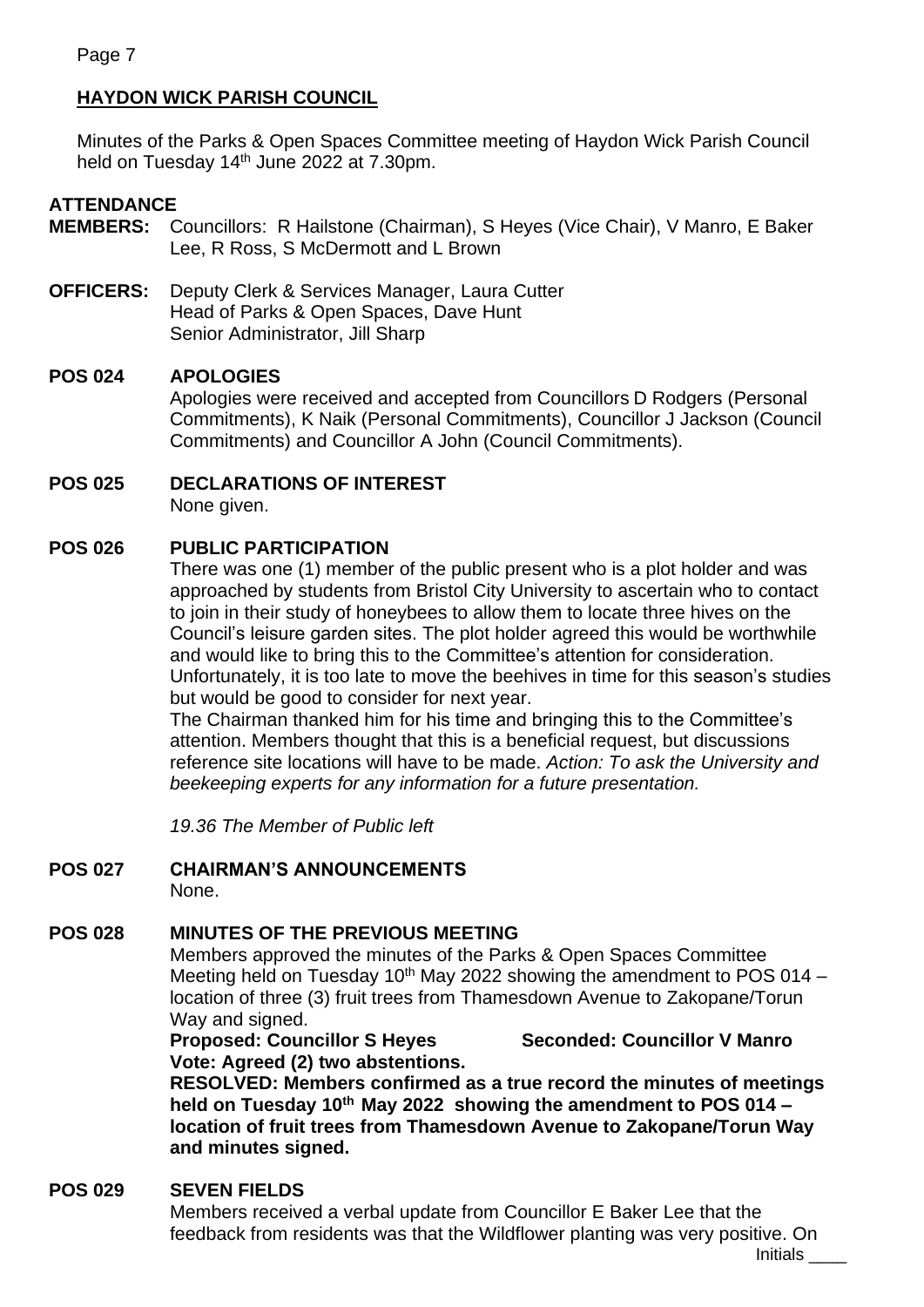14<sup>th</sup> August 2022 TWIGS and Seven Fields Conservation are holding a summer event being held in the play park area, time will be confirmed at a later meeting. Would very much like the Parish Council to be represented and erect the Gazebo with as many volunteers as possible and will ask for support at the next Full Council meeting. There was a small incident at the last Seven Fields Park Run with an excessive drinker and the PCSO's have been advised.

#### **POS 030 COUNCILLORS REPORTS Councillor V Manro:**

City Fibre, Open Reach & BT are presently installing cables in Taw Hill which is causing some disruptions. Pavements are being replaced but debris not cleared up. Head of POST to contact the Project Manager of City Fibre to discuss. At approximately 15.30 today a child from Oakhurst Community Primary School was knocked down outside the gates by the school bus. Ambulance and air ambulance arrived together with police. Advised that the child's leg had been injured although this has not been confirmed. Nothing to be done at present as police have to interview and do all due diligence before the Council can discuss any possible issues which may arise.

### **Councillor S McDermott:**

Nothing to report.

### **Councillor L Brown:**

Would like any updates on pond locations for the Borough/Parish Deed Review. Members agreed that a list be created in order not to keep duplicating information.

### **Councillor R Ross:**

Nothing to report.

#### **Councillor S Heyes:**

Was delighted to see some of the cleaning of lamp posts in the area from an external company, the lamp posts are probably due to the future adoption.

### **Councillor R Hailstone:**

Thought the Orchids/Daisies coming up in the Council's wildflower areas locally is a pleasure to see. Good feedback being received.

### **Councillor E Baker Lee:**

Attended the HWPC & Allstarz Youth Programme on Monday, Allstar has asked when the grass will be cut again? Head of POST confirmed it would be cut on 17/06/2022 and is cut fortnightly on a Friday.

Has an upcoming meeting with a resident who wishes to sponsor a bench at Seven Fields and will report back at next meeting.

## **POS 031 DEPUTY CLERK AND SERVICE MANAGER REPORT**

Reported that a meeting with Head of POST had been held on how to ensure the welfare and health of the outside teams during excessive heat. It was agreed that staggering starting/finishing times are most efficient and ensuring that hydration and breaks are being maintained.

## **POS 032 PARKS & PROJECTS**

Members received, discussed and noted the contents of the report, in particular that White Eagle Play Area has been refitted but experienced some graffiti which the team will monitor. The RoSPA Inspections have been completed and any recommendations or actions are being worked through accordingly.

### **POS 033 HEAD OF PARKS AND OPEN SPACES REPORT**

Members received the Officer's report, discussed and noted the contents. In particular, that 10 of the mowing days to date out of 32 were unable to be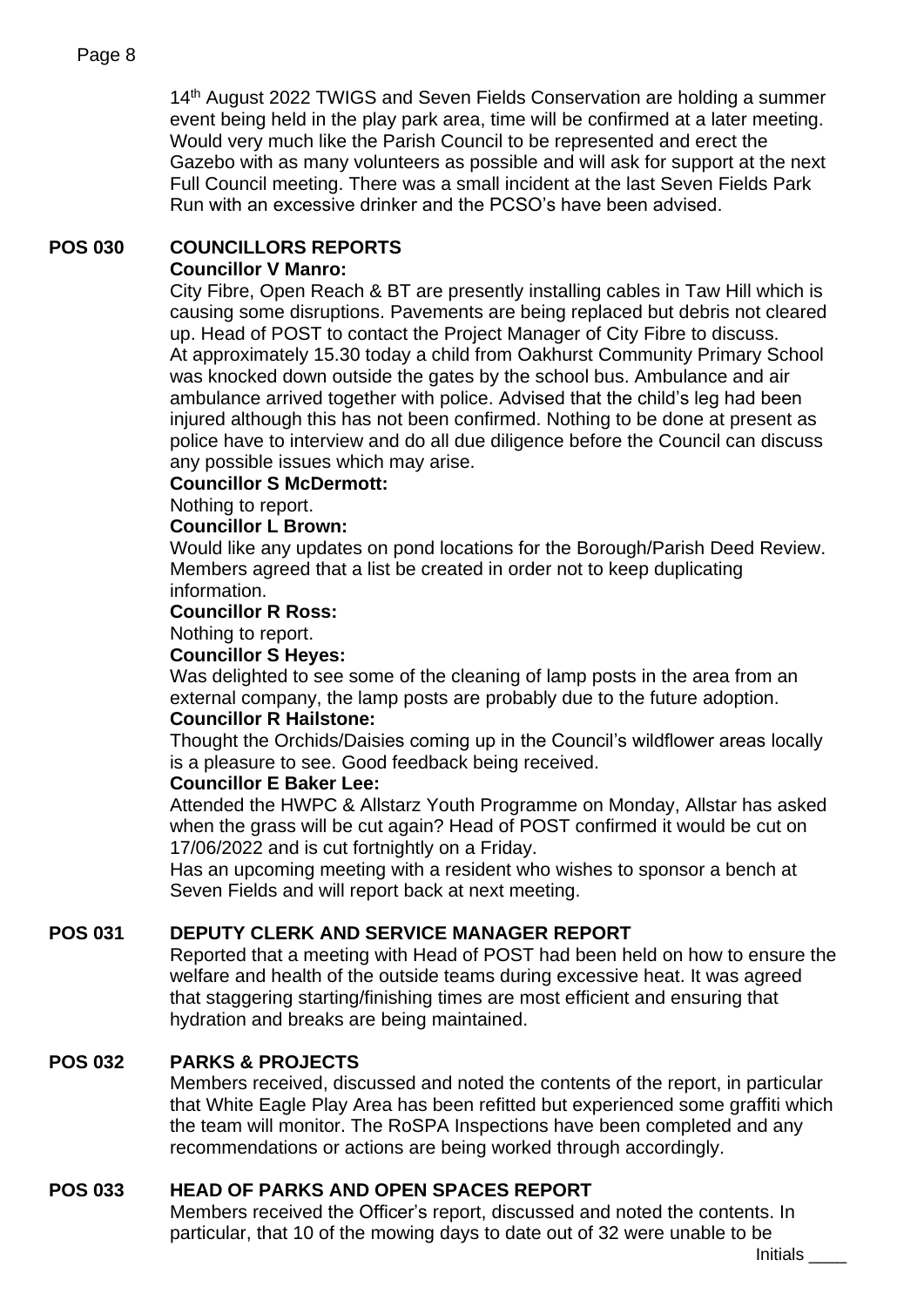completed due 90% to mechanical failure and 10% staffing levels. Two new members of staff now certificated for the ride on mowers. Also noted that the King George V Field and Haydonleigh Skate Park will remain open from 1<sup>st</sup> June 2022 until 9pm.

Members requested that a timescale for Hedge/Shrub Cutting schedule to be created to ensure that residents expectations are met. Deputy Clerk & Services Manager advised that there was a later agenda item which would cover this aspect. With regards to mower breakdown, this being year 4 of a 5 year contract, Councillor S Heyes requested that Councillor L Rhys-Jones investigate the contract as it may be financial cheaper to buy out of the contract than pay for breakdown or downtime.

## **POS 034 UPDATE ON CREATION OF WILDFLOWER AREAS**

Members received an update from Councillor S McDermott on the success of Wildflower creations areas. However, now need to move forward and start to identify other area's for consideration and also how to regenerate already planted area's such as maybe hire of a mini digger for a day or two to scrape. Councillor S McDermott will organise a Wildflower Working Party meeting to discuss in conjunction with Head of POST. Also to ask on social media for resident requirements.

## **POS 035 COMMUNITY BULB PLANTING**

Members noted the verbal report from Councillor S McDermott on the Community bulb planting initiative. To use social media to promote interaction with regards to locations for planting.

## **POS 036 INSTALLATION OF A RAISED BED AT THE TOP OF THAMES AVENUE**

Members received, discussed and approved the cost of installing two raised flower bed at the top of Thames Avenue, a main Haydon Wick gateway, at the cost of £310.00 including VAT to be met from 4309/307.

**Proposed: Councillor E Baker Lee Seconded: Councillor R Hailstone Vote: Agreed Unanimously.**

**RESOLVED: Members approved the cost of installing two raised flower bed at the top of Thames Avenue at the cost of £310.00 including VAT to be met from 4309/307**.

### **POS 037 LEISURE GARDEN COMPETITION 2022**

Members noted the verbal report from the Head of POST that all plot holders will be entered into the leisure garden competition which takes place as part of the monthly inspections in July. The Council has reached out to Manor Garden Centre for prizes. The judging will take place on 13<sup>th</sup> July 2022. The judging panel currently comprises of the Head of POST, Administration Assistant, Councillor R Hailstone and Councillor L Brown. If any other Councillors would like to attend please contact the Administration Assistant for details.

## **POS 038 OPERATIONAL BUDGET MONITORING**

Members received, discussed and noted the Income and Expenditure for Month 2 (May 22).

### **POS 039 ITEMS FOR THE NEXT AGENDA**

To be sent to the Chief Officer in advance of the next meeting on 12th July 2022.

- 1. Further information on Beehives/ Beekeeping
- 2. Replacement costs and options for ride on mowers

Initials \_\_\_\_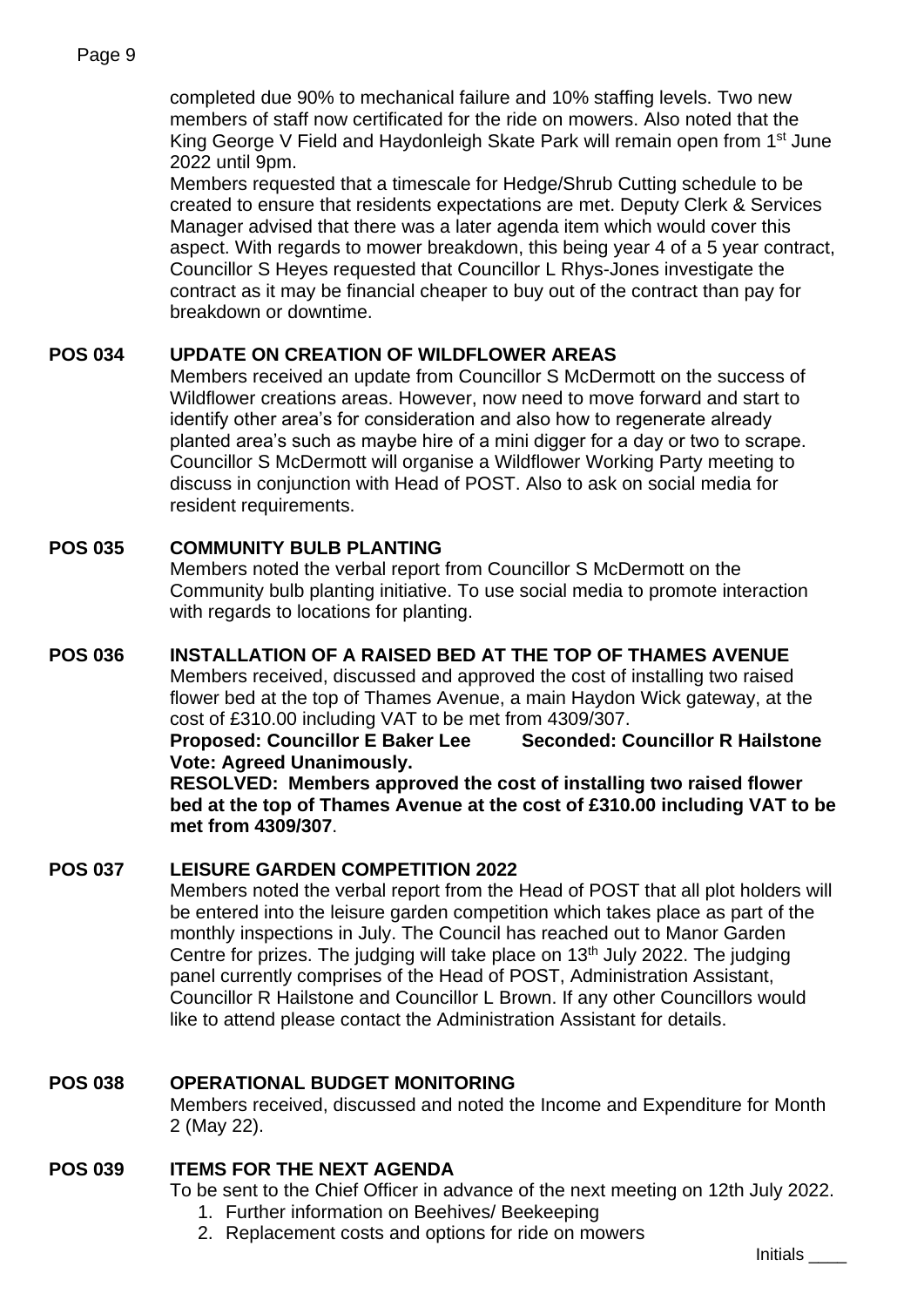## **POS 040 EXCLUSION OF PUBLIC & PRESS**

**RESOLVED**: **To resolve in accordance with Standing Order 3 (d) that 'in view of the confidential nature of the business about to be transacted and in the public interest, that the press and public be temporarily excluded, and they be instructed to withdraw'. Reason: Contractual.**

## **POS 041 INCREASE IN OPERATIONAL COSTS**

Members received the report and discussed in depth as the increase is almost £1,000.00 per month. The reasons for the increase are due to the overall cost of fuel increasing and new legislation which advises that some aspects of horticultural work should be done using white diesel only. Members suggested the Head of POST investigate various legal interpretations to ensure compliance. The team will also be reminded of the responsibilities to ensure that consumption be kept to the minimum. Members therefore noted the Officer's Recommendations as follows:

- 1. Members discussed and noted that the Parish Council has switched to white diesel only as per the recent legislation change and government advice.
- 2. Noted the increase in operational fuel costs and any budgetary impacts.
- 3. Noted that the increases will impact general reserves by the end of the financial year.

# **POS 042 EXTERNAL HIRE OF MINI COMPACT SWEEPER WITH OPERATIVE**

Members received the report and fully discussed and agreed to the recommendations in principle subject to further information being received.

- 1. Considered hiring the mini compact sweeper and operative to third parties.
- 2. Agreed to the approximate chargeable day rate of £420.00 £450.00 + VAT (Monday to Saturday).
- 3. To cap the number of external visits to four days per quarter (seasonally) so that this does not interrupt the Parish Council's schedule.
- 4. Agreed not to offer the service on main spinal routes, for example, where roads exceed 30mph. This will be at the discretion of the Head of Parks & Open Spaces and agreed upon during initial site visits.

*Action: Deputy Clerk and Head of POST will report back at a later meeting following investigations*.

*21.03 Councillor E Baker Lee left meeting and returned at 21.06*

## **POS 043 HEDGE, TREE AND SHRUB BED MAINTENANCE**

Members received a verbal update from Head of POST and confirmed that our current contractor has withdrawn its services for the winter flail cut. A tender document is due to go out on the 4<sup>th</sup> July 2022. The Head of POST is currently updating the transfer of services maps to demonstrate a better picture of the works required. Considerations of reviewing the grass cutting machines as there may be a hybrid system that could be of benefit. Further information will be gathered and brought back to a future meeting. The Committee suggested that the approximate tender budget of £60,000.00 should be increased given the inflation of fuel and other considerations.

## **POS 044 PARKS & OPEN SPACES GROUNDS MAINTENANCE FACILITY**

Initials \_\_\_\_